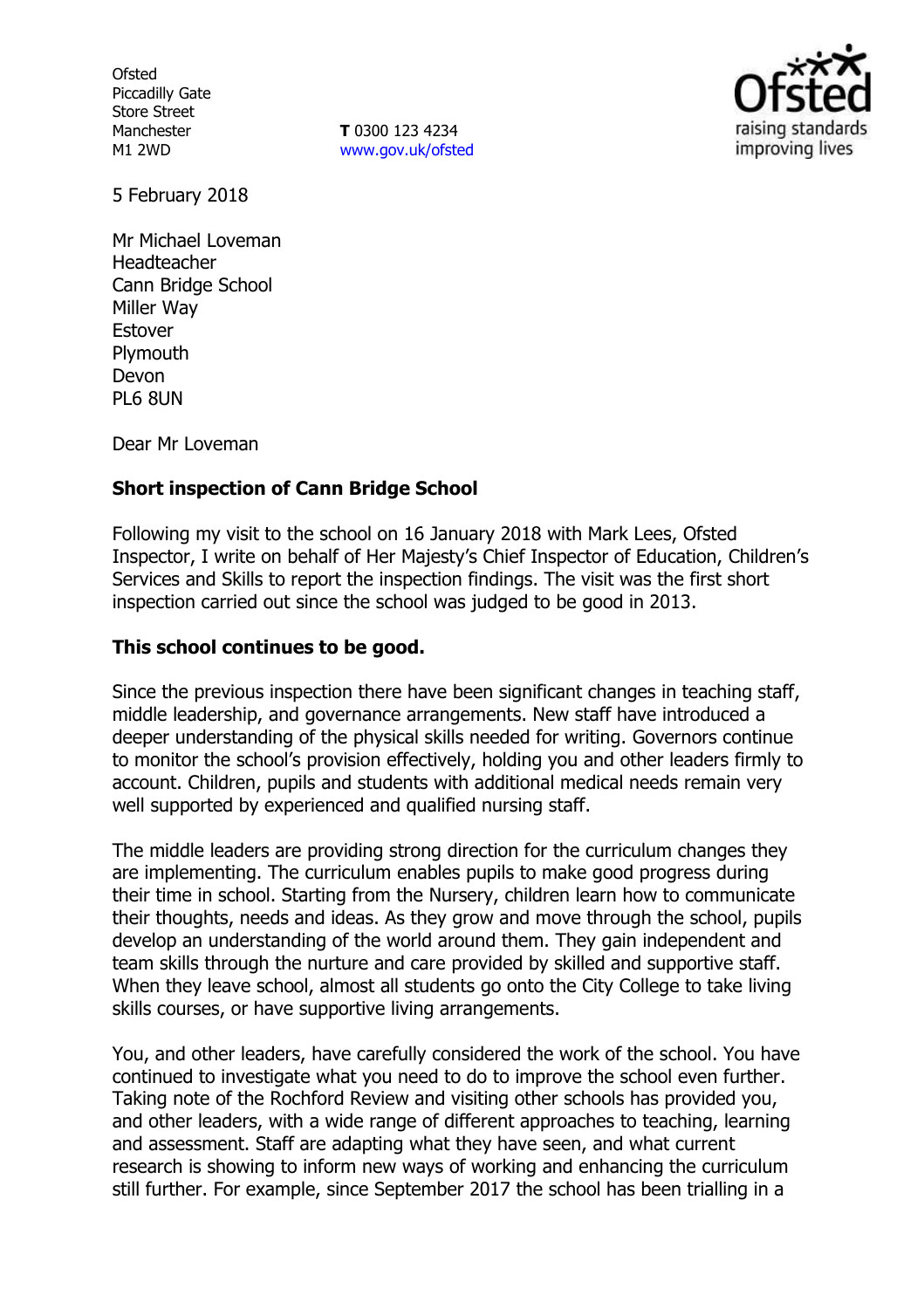

few classes a 'pre-phonics' scheme which it has devised. Anecdotally, this is helping pupils to 'see' words when they are out and about in the local community.

You and your team have also worked on the areas for development identified in the last inspection. You were asked to make sure that the activities provided for pupils were linked to their learning targets and that pupils should know what these targets are. Staff are very clear about what pupils have achieved and what pupils need to do next. Pupils are helped to understand what they are doing and why. Some staff do not record the next smaller steps for pupils. This is an area that is improving as part of the revamped assessment system.

Some areas of the school, such as the extension and internal parts of the sixth form, provide an attractive and supportive learning environment. Other parts, most notably the individual outside areas, do not. These areas do not provide the same good level of equipment and resources for children, pupils and students as seen used in classrooms. They are not used to support and extend learning as well as they should. We also agreed that older pupils and students in the sixth form need to have more access to age-appropriate reading materials.

## **Safeguarding is effective.**

The national health nursing team are an integral part of the way the school ensures the strong welfare, health and safety of pupils. Safeguarding and child-protection procedures are secure and effective. The school leaders, including nursing staff, take prompt action over concerns to support pupils' welfare and well-being. The safeguarding team work very effectively with parents, carers, other providers and agencies to ensure that pupils are safe and protected at school and at home.

Pupils are taught how to keep themselves safe, for example when crossing the road. They are also taught how to act appropriately with people they do not know.

Recruitment of staff follows government guidelines. The governor responsible for safeguarding ensures that the school's systems are implemented effectively.

Following accidents or 'near misses', the school promptly adapts practice and procedures to reduce future risk. You and the governing body take advice from external specialists to ensure that the school is a secure and safe environment.

## **Inspection findings**

■ At the start of the inspection we agreed to look at how the school had responded to the previous inspection report. We saw first-hand the good learning interaction between adults and pupils. Staff find out what is currently interesting the pupil and use this to inform their planning. Teachers make sure that pupils have clear learning targets with appropriate activities to help them reach these targets. You, and other leaders, ensure the accuracy of staff assessments of pupils' work through external moderation with other schools. On occasion, some assessment systems are not used consistently well. This hampers the easy identification of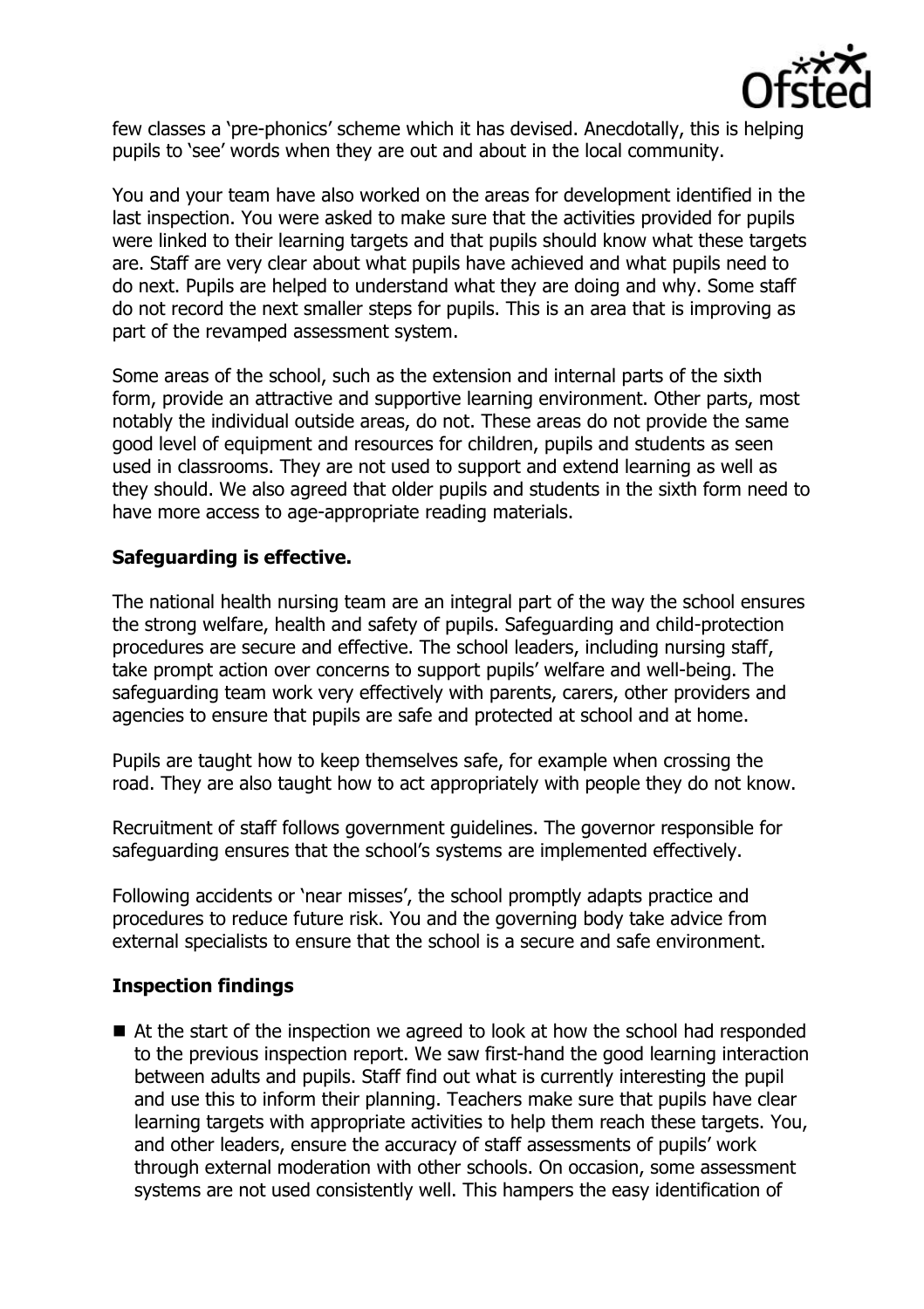

the next smaller steps for pupils' learning.

- During our visits to classrooms you agreed that the outdoor environments are underutilised to enhance and extend pupils' learning. We also agreed that although the internal sixth form areas were welcoming and attractive, some other areas of the school are far less inviting.
- Another aspect we looked at was to see how pupils' social skills were being developed. Inspectors checked that they had enough opportunities to interact with each other during the school day, which they do. Pupils are taught how to accept and work in cooperation with other pupils, as well as adults. In general, due to pupils' special educational needs, this learning is in very small steps. Staff act as excellent role models, demonstrating manners and social skills that pupils can learn from and copy. The school council is inclusive and vibrant. They are currently helping the staff to plan World Book Day.
- The final line of enquiry was to see how well the curriculum, particularly for the older pupils and students, helps to prepare them for life after school. We found that the activities pupils undertake are age appropriate and steadily build upon the work that they have done previously. Staff ensure that pupils have an incremental and wide range of opportunities to develop independent living skills, through activities such as shopping and making meals for each other. However, we agreed that older pupils and students need to have a greater number and variety of reading resources that are age appropriate.
- Business enterprises are started in Years 10 and 11 with manufacturing processes such as selling gifts for Christmas and the weekly 'bacon bar' providing bacon sandwiches for staff. Through these activities, linked to work in mathematics lessons, pupils gain a good understanding about how to use money. They learn the importance of saving money to acquire goods that are more expensive than the money they have to hand. They learn how to make choices and the impact that making a wrong one can have. For example, if they fail to complete their part of the sandwich making, then no sandwiches are completely made.
- In the sixth form, students prepare lunchboxes for staff and run a cafe. This requires them to work collegiately in small teams, taking the views and desires of their customers into account. They learn how to adjust quantities for the different portions they need, for example one tin of tuna supplying two baked potatoes. They are supported to try different types of physical activities in ways they can continue when they leave school. For example, getting on the public bus to the swimming baths and other recreational activities.
- There are very few local supported internships available for pupils. To compensate for this, the school makes good use of work-based experiences for students on the campus such as working in the administration office, or with the campus maintenance support and caretaking team. Students also have opportunities for work placements in the local community centre and donkey sanctuary. You and other special schools in the area continue to try to extend the range of opportunities for students.

### **Next steps for the school**